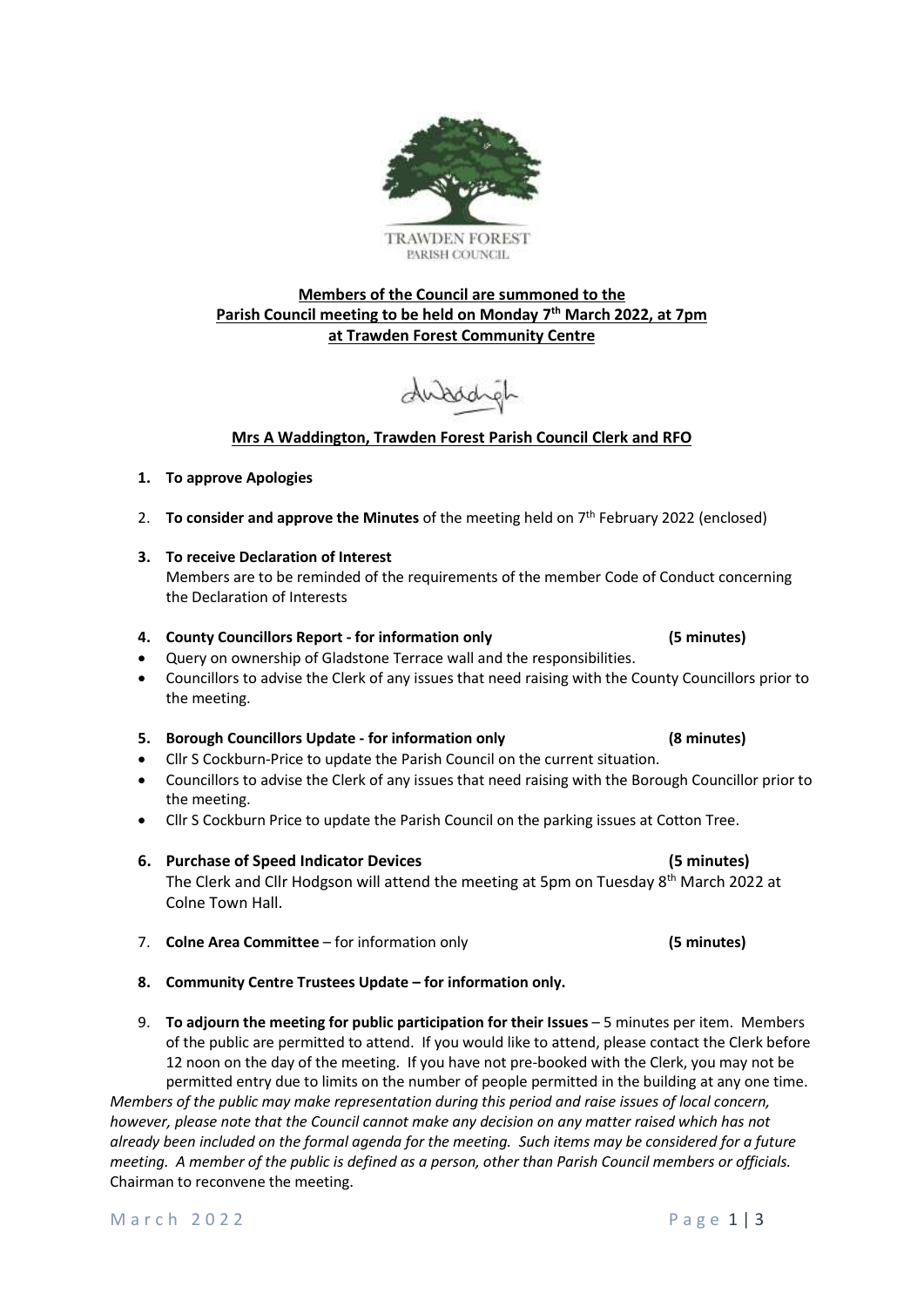# 10. **Trawden in Bloom**. **(3 minutes)**

Councillor Robinson confirmed that Trawden in Bloom will arrange the litter pick for the Great British Spring Clean. Details to follow once organised.

### **11. Lengthsman (4 minutes)**

The Contract for the Lengthsman and Grass Cutting is due to be renewed on 1<sup>st</sup> April. Councillors to consider the attached document and advise whether it should be re-issued or whether any amendments are required. The Lengthsman is happy to re-contract to the Council.

### 12. A**llotments and Garages**. **(7 minutes)**

• Nick Elliot presents to the Parish Council, the attached, proposed Constitution for a new Allotment Association.

### **13. Area at top of Tram Tracks (5 minutes)**

The request was put on social media and on the Parish Council website inviting quotes. No response received.

#### **14. Ball Grove Park. (5 minutes)**

- I NEED TO BUY THE TREES
- Councillors to consider the attached minutes from the friends of Ball Grove meeting.

#### **15. Friends of Trawden Playground (5 minutes)**

- 3 quotes have been received by the group. There was a meeting on  $1<sup>st</sup>$  March 2022 with one of the companies who have designed the space.
- Response received from the group regarding the use of the Summer House at the Peace Garden. See attached.

### **16. Clerks update (3 minutes)**

- The Clerk has accumulated 10.25 additional hours during the last month and £13.05 in travel expenses during the last month. Councillors to consider payment for these.
- The Clerk and Lengthsman attended the ROSPA Operational Playground Inspection course and have successfully completed the course. They await their certificates and badges.
- The Clerk still has 19.35hrs of annual leave to take before the end of March. Councillors to consider payment for these, or any other suggestions.

### **17. Trawden Forest Leisure trust (5 minutes)**

Councillors to consider who to invite to this meeting and when it should be held.

### **18. Request from Lancashire County Council (3 minutes)**

Councillors to consider the attached request from Lancashire County Council, who are asking for items to be included on am equipment list. See attached documents.

### **19. Grot Spot Walk (5 minutes)**

Councillors to decide when the next Grot Spot walk will take place.

### **20. Policies (5 minutes)**

Councillors to consider the adoption of the Policies required by the Parish Council as per the attached list.